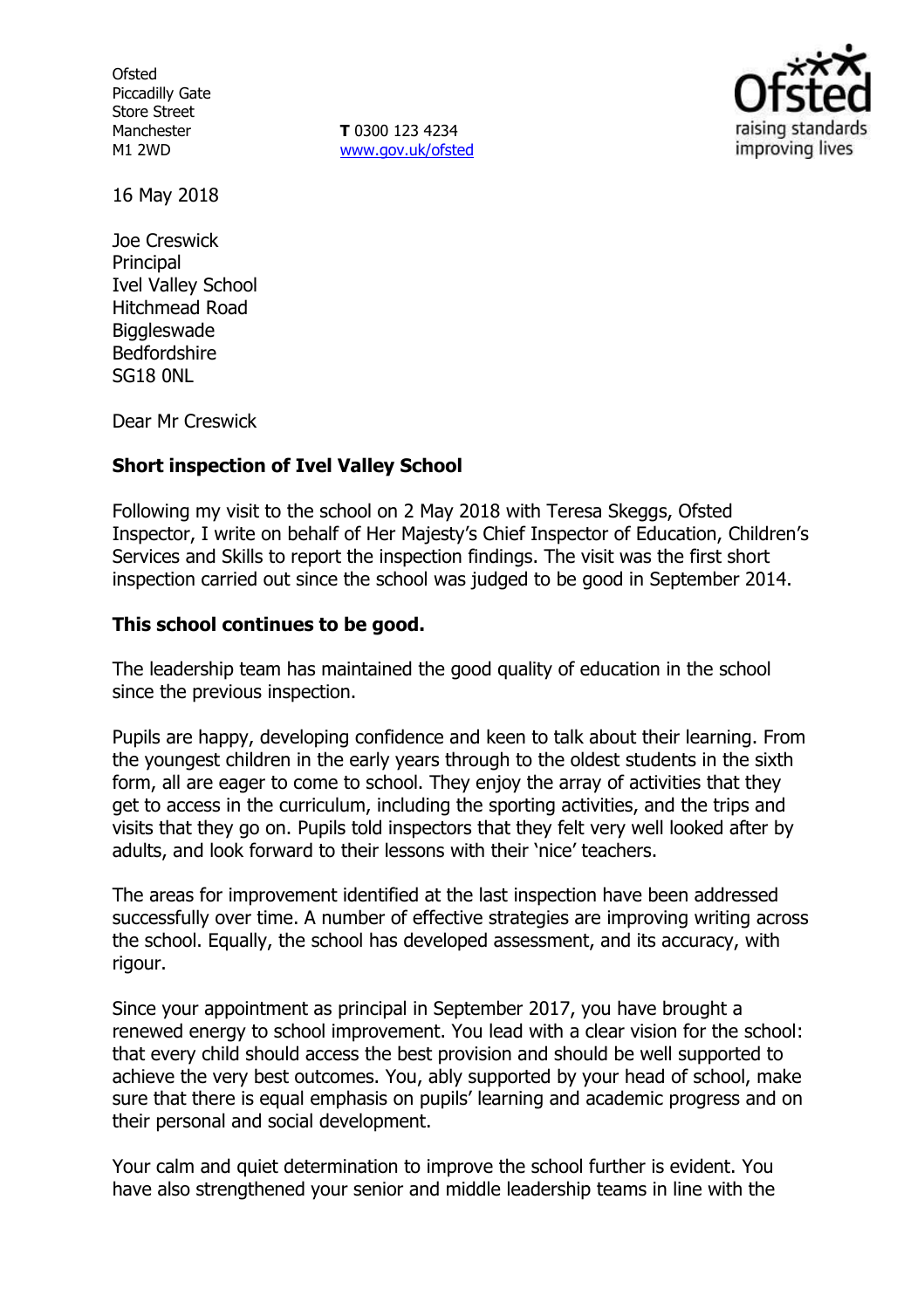

school's priorities for improvement. You and the teams have created a strong leadership capacity that continues to improve the quality of provision in the school.

You are well supported by governors and staff. You have invested time and money in staff training and development. Most staff feel listened to, valued and enthusiastic about their own development. Governors have a good understanding of the school's strengths and areas for development. They are constantly looking for ways to improve, as shown by their recent re-organisation to focus on the school's priorities more precisely.

Despite many strengths, there are areas for improvement in the school's provision. In particular, you have identified that lessons are not yet developing pupils' communication and collaborative-learning skills as fully as they could. In line with this, we also discussed the challenges to getting pupils, especially the most able, ready for higher-level provision when they leave you. This is an area that we agreed needs further development.

# **Safeguarding is effective.**

You have established a strong culture of safeguarding across the school. You have worked diligently since you arrived to ensure that all appropriate checks are made on the staff that you employ. Staff receive regular safeguarding training and know what to do if they have a concern about a pupil. You work closely with other external professionals to ensure that pupils get all the support they need. Child protection records are well kept and are of high quality.

Pupils are well supported and cared for, including those with very specific and complex medical needs. Pupils are well supervised from when they first arrive in the morning to when they leave at the end of the day. Pupils are taught how to keep themselves safe, in an age- and ability-appropriate way. Almost all pupils, parents and carers feel that pupils are safe and well cared for. You routinely review detailed behaviour records to constantly improve your support of individual pupils.

Leaders and staff work hard to make sure that all pupils attend school regularly. When pupils' attendance is affected by unavoidable absences linked to medical needs, leaders ensure that pupils are well supported to catch up when they return to school. Equally, leaders' actions to work with individual pupils and their families to improve attendance have considerably reduced the school's overall persistent absence figure this year.

### **Inspection findings**

- We first reviewed the progress that pupils are making in the school. This is because published information does not give a clear picture of standards in the school from pupils' varied starting points.
- Leaders have focused on refining the way that teachers introduce learning to pupils in lessons so that pupils understand what they are learning and why. Teachers communicate expertly with all pupils, despite their various learning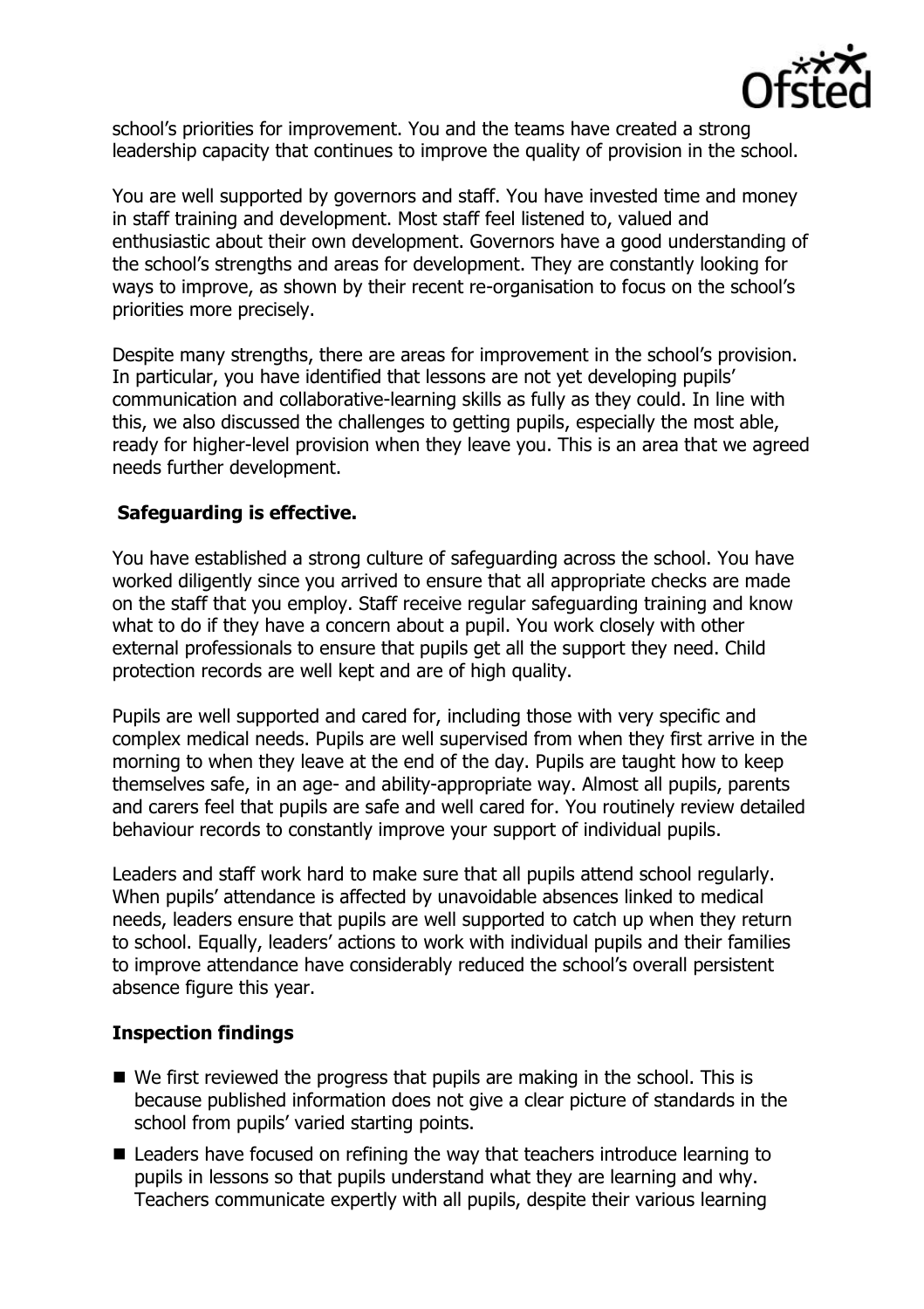

difficulties. A wide range of assistive technology and communications is used by teachers to ensure that pupils are clear on their timetables and personal learning during lessons. For example, picture boards, coloured signs, iPad applications and hand-gesture signs are all used to guide and support pupils' learning within the classroom.

- **Pupils across the key stages typically made good progress from their starting** points over time. Adults know pupils well and work together seamlessly to meet pupils' learning and developmental needs as lessons go on. Teachers discuss the progress of individual pupils with you, in order to decide whether interventions may be needed to make sure that they continue to move forward.
- Disadvantaged pupils, including some of the most able, are well supported. Almost all disadvantaged pupils made strong progress from their starting points in the last academic year. Most notably, leaders use the additional funding that they receive insightfully, to support the bespoke needs of individual pupils.
- Leaders are constantly refining the assessment systems and processes to ensure that staff are accurate in their assessment of pupils' achievements. Leaders have also introduced moderation with a range of other schools. This has enabled them to compare and benchmark Ivel Valley against other schools.
- Your central priority this year has been to support pupils with the most complex needs to develop independent communication more effectively. Most staff are confident in the use of signing and symbol support to help pupils develop their own communication skills. However, never resting on your laurels, you have also invested in more complex communication hardware. You are adamant that these resources remain with pupils both in and out of school so that they fully develop their own 'voice' in their everyday lives. Your focus, as always, is about bringing dignity and independence to your pupils.
- Despite the clear strengths in teaching, learning and assessment, we identified that adults are not yet ensuring that they support pupils to develop collaborative and communication skills with one another. Equally, there are staff who are not as confident in using these newer communication tools with pupils.
- We also reviewed the curriculum provision for pupils in the school. Leaders are ensuring that pupils are accessing a broad range of learning opportunities. Pupils throughout the inspection proudly showed their learning, from the key stage 1 pupils using sensory activities to explore 'the sea', to key stage 2 pupils presenting their work on the life cycle of a frog, to key stage 5 students discussing what they have learned on the travel training programme.
- Changes to the curriculum are providing pupils with wider opportunities to gain accreditation and qualifications throughout Years 11 to 14, including entry levels, functional skills, vocational qualifications and the Duke of Edinburgh award. Leaders are always looking to provide even more personalised qualifications for pupils who show an interest in areas such as horticulture or farming.
- You acknowledge that long-term planning for pupils up to the age of 25 is an ongoing challenge. You support pupils well to transition into a post-16 or post-18 destination. However, you are not yet challenging one another, nor the local authority, at each review point on whether these pathways are linked closely